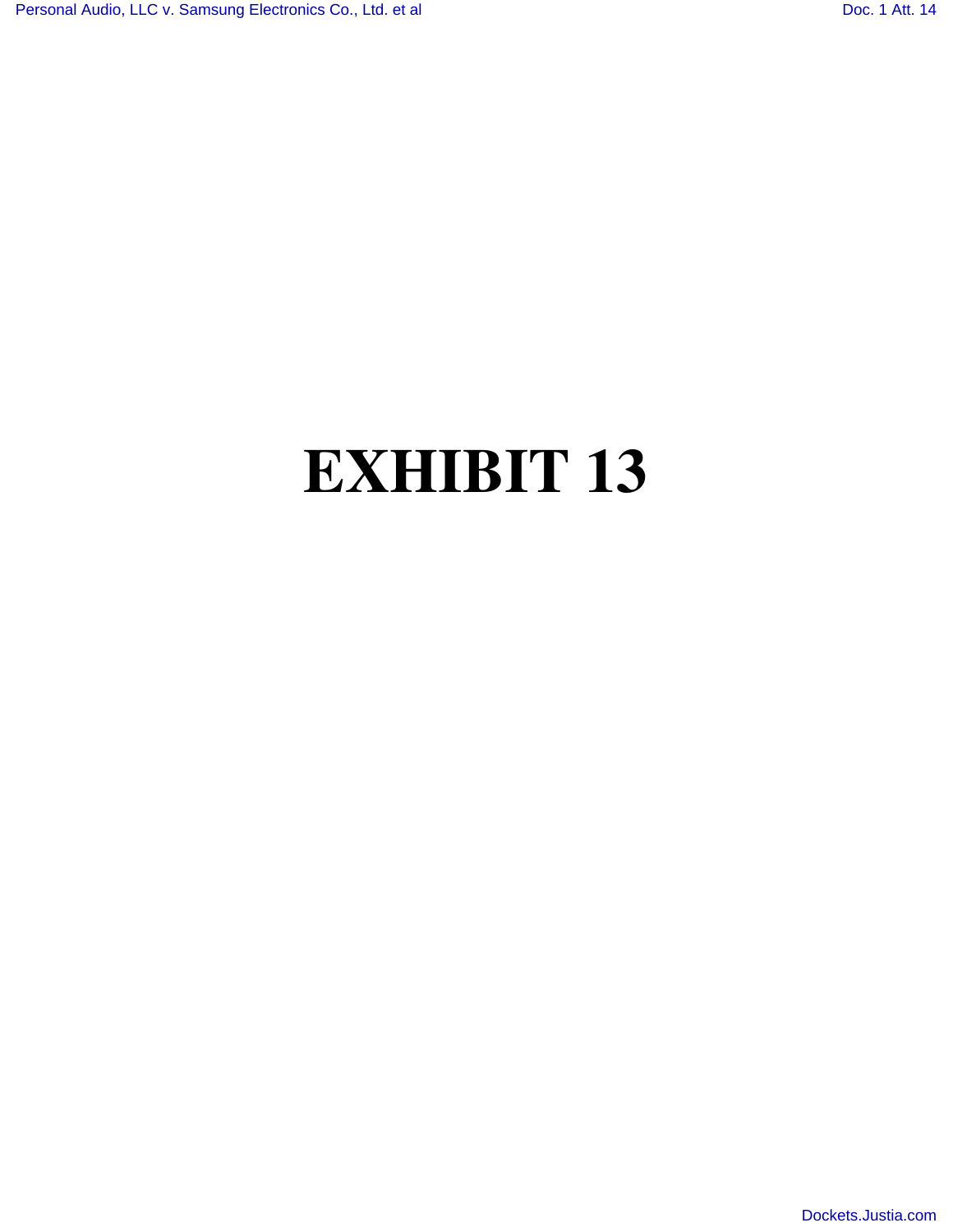## **Exhibit 13**

### **Personal Audio Exemplary Infringement Contentions for U.S. Patent No. 6,199,076 LG Revolution**

|              | Claim <sup>1</sup>                                                                            | <b>Exemplary Infringement Support</b>                                                                                                                                                                                                                                                                                                                                                                                                                                                                                                                                            |
|--------------|-----------------------------------------------------------------------------------------------|----------------------------------------------------------------------------------------------------------------------------------------------------------------------------------------------------------------------------------------------------------------------------------------------------------------------------------------------------------------------------------------------------------------------------------------------------------------------------------------------------------------------------------------------------------------------------------|
| $\mathbf{1}$ | A player for reproducing<br>selected audio program<br>segments comprising, in<br>combination: | The LG Revolution smart phone has a music player application, making it a player for<br>reproducing selected audio program segments. A song is an example of an audio program<br>segment.<br><b>Phone Overview</b><br><b>Front View</b><br><b>ID</b> Earpiece<br><b>MD</b> Power/<br><b>O</b> Proximity<br><b>Lock Key</b><br><b>Sensors</b><br><b><i>Charles</i></b><br><b>O</b> Front Camera<br>Lens<br><b>8</b> Touchscreen<br><b>Quick Keys</b><br>௳<br>- Phone Key<br>- Contacts Key<br>- Messaging Key<br>- Apps Key<br>Search Key<br><b>Menu Key</b><br><b>6</b> Back Key |
|              |                                                                                               | <b>O</b> Home Key<br><b>6</b> Microphone<br>LG Revolution User Guide at 13                                                                                                                                                                                                                                                                                                                                                                                                                                                                                                       |
|              |                                                                                               |                                                                                                                                                                                                                                                                                                                                                                                                                                                                                                                                                                                  |

<sup>&</sup>lt;sup>1</sup> Claims are construed in view of the claim construction orders issued in the *Personal Audio LLC v. Apple Inc.* action, Civil Action No. 9:09CV111, dated December 21, 2010 (ECF No. 258), January 31, 2011 (ECF No. 292), and May 18, 2011 (ECF No. 358).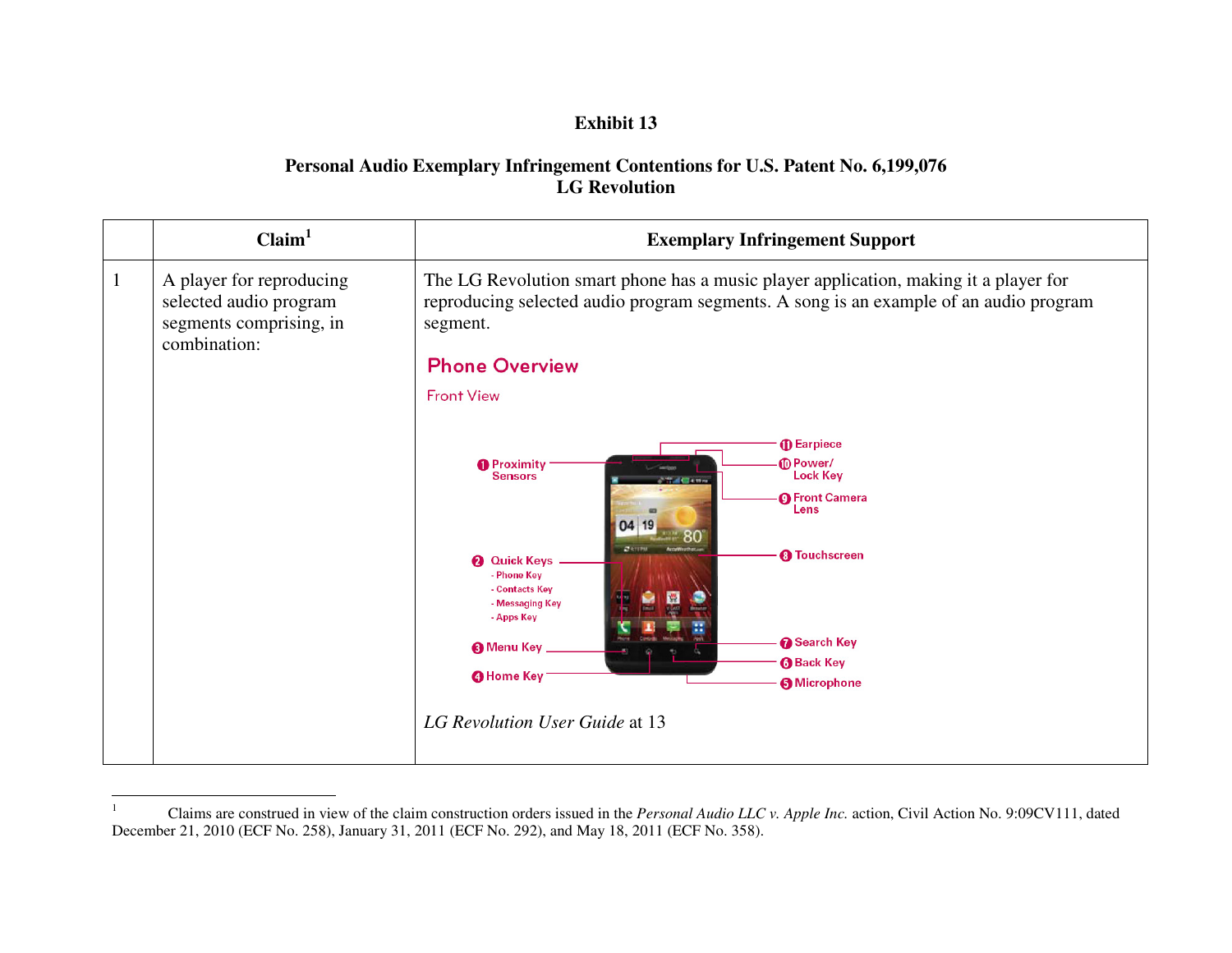|     |                                                                                                                          | <b>Playing Music</b><br>You can listen to music using the phone's built-in speaker, through a wired<br>headset, or through a wireless Bluetooth stereo headset that supports the<br>A2DP profile.                                                                                                                                                                                                                          |
|-----|--------------------------------------------------------------------------------------------------------------------------|----------------------------------------------------------------------------------------------------------------------------------------------------------------------------------------------------------------------------------------------------------------------------------------------------------------------------------------------------------------------------------------------------------------------------|
|     |                                                                                                                          | To play music                                                                                                                                                                                                                                                                                                                                                                                                              |
|     |                                                                                                                          | ▶ Touch a song in your library to listen to it.<br><b>OR</b>                                                                                                                                                                                                                                                                                                                                                               |
|     |                                                                                                                          | $\blacktriangleright$ While viewing a list of tracks in an album, touch the Menu Key $\square$ ><br>Play all.                                                                                                                                                                                                                                                                                                              |
|     |                                                                                                                          | LG Revolution User Guide at 151                                                                                                                                                                                                                                                                                                                                                                                            |
|     |                                                                                                                          | <b>Working with Playlists</b>                                                                                                                                                                                                                                                                                                                                                                                              |
|     |                                                                                                                          | You can create playlists to organize your music files into sets of songs,<br>which you can play in the order you set or in a shuffle.                                                                                                                                                                                                                                                                                      |
|     |                                                                                                                          | LG Revolution User Guide at 154                                                                                                                                                                                                                                                                                                                                                                                            |
|     |                                                                                                                          | The Playback screen opens and the song you touched or the first<br>song in the album or other playlist starts to play. Your music continues<br>to play even when you switch applications or receive a phone call. The<br>tracks in the current playlist play in order until it reaches the end, then<br>stops. If you choose a repeat option, playback only stops when you<br>stop it.<br>LG Revolution User Guide at 151. |
| 1.a | means for storing a plurality of<br>program segments, each of said<br>program segments having a<br>beginning and an end, | The Revolution has a means for storing a plurality of program segments, each of said program<br>segments having a beginning and an end. This limitation is governed by 35 U.S.C. § 112, para.<br>6. The Revolution literally performs the identical function with identical, or at least equivalent,<br>structure.                                                                                                         |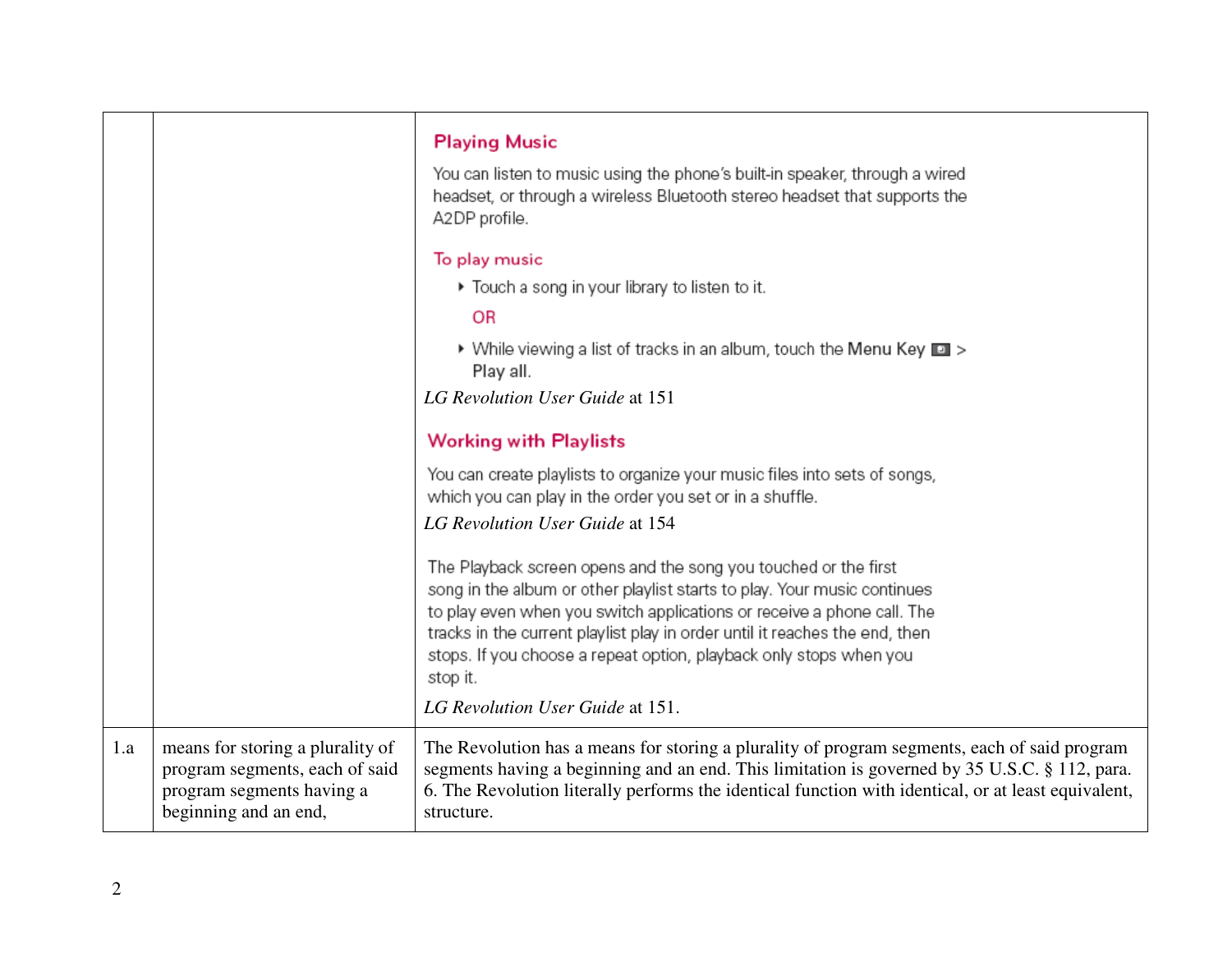|     |                                                                                                                                                                  | The "storing" structure in the Revolution is internal memory replaceable media. The<br>replaceable media is a microSD card. A microSD card is sold with the Revolution and comes<br>in the box.<br>The Revolution stores audio files on the microSD card.<br>The Music application plays audio files that are stored on your phone's<br>microSD card. Copy audio files from your computer onto the microSD card<br>before you open the Music application. The Music application supports<br>audio files in numerous formats, including MP3, M4A (DRM-free AAC files,<br>from iTunes®), AMR, MIDI, and OGG Vorbis.<br>LG Revolution User Guide at 149.<br>Internal Memory: 102MB<br>Storage<br>microSD card: 16GB microSD card included (expandable to 32GB)<br>Internal phone storage: 1.32GB<br>LG Revolution User Guide at 219. |  |
|-----|------------------------------------------------------------------------------------------------------------------------------------------------------------------|-----------------------------------------------------------------------------------------------------------------------------------------------------------------------------------------------------------------------------------------------------------------------------------------------------------------------------------------------------------------------------------------------------------------------------------------------------------------------------------------------------------------------------------------------------------------------------------------------------------------------------------------------------------------------------------------------------------------------------------------------------------------------------------------------------------------------------------|--|
| 1.b | means for receiving and storing<br>a file of data establishing a<br>sequence in which said program<br>segments are scheduled to be<br>reproduced by said player, | The Revolution has a means for receiving and storing a file of data establishing a sequence in<br>which said program segments are scheduled to be reproduced by the player. This limitation is<br>governed by 35 U.S.C. § 112, para. 6. The Revolution literally performs the identical function<br>with identical and equivalent structure.<br>The "receiving" structure in the Revolution is the micro USB port on the side of the device.<br>The structure is equivalent to the construed IR structure.                                                                                                                                                                                                                                                                                                                        |  |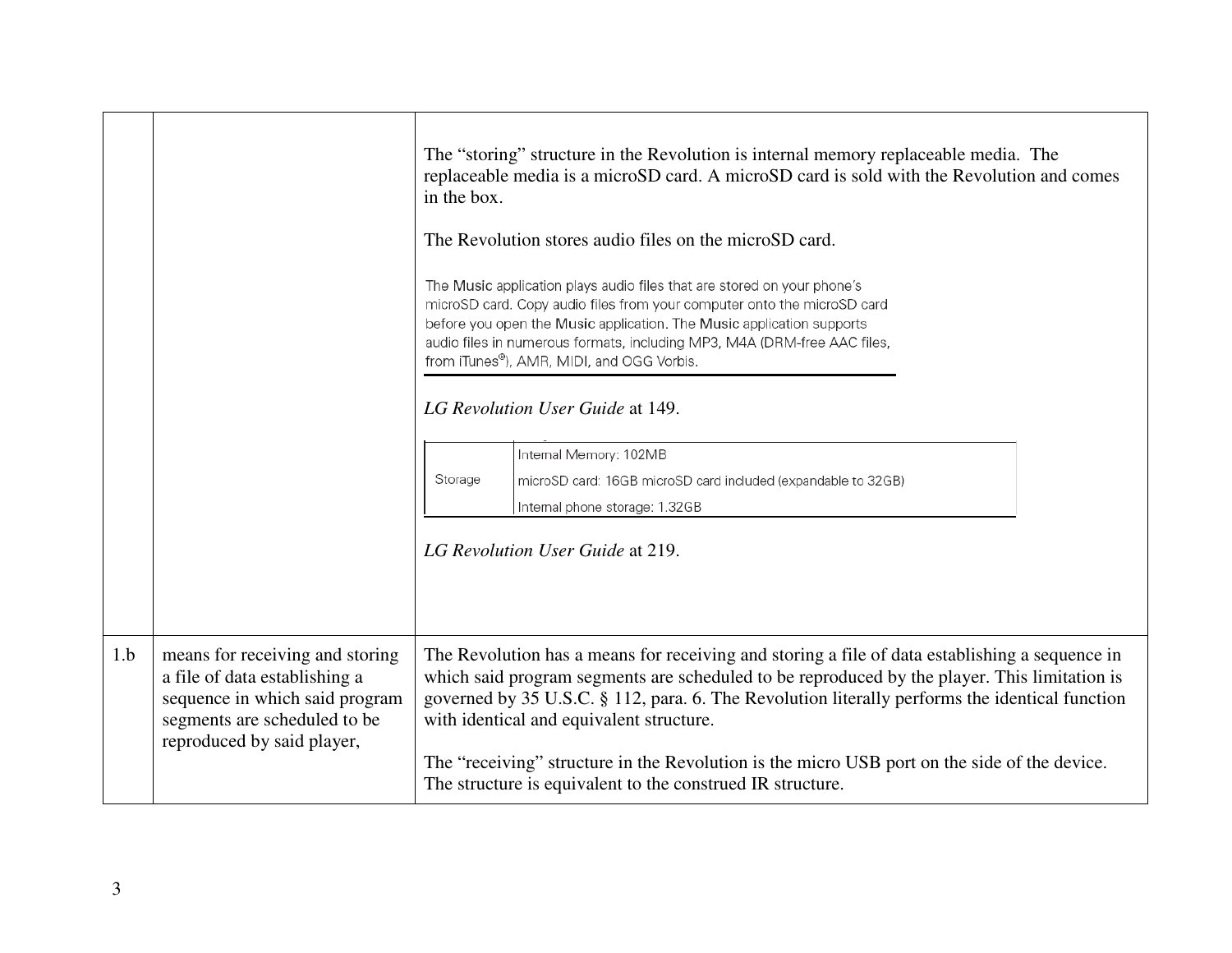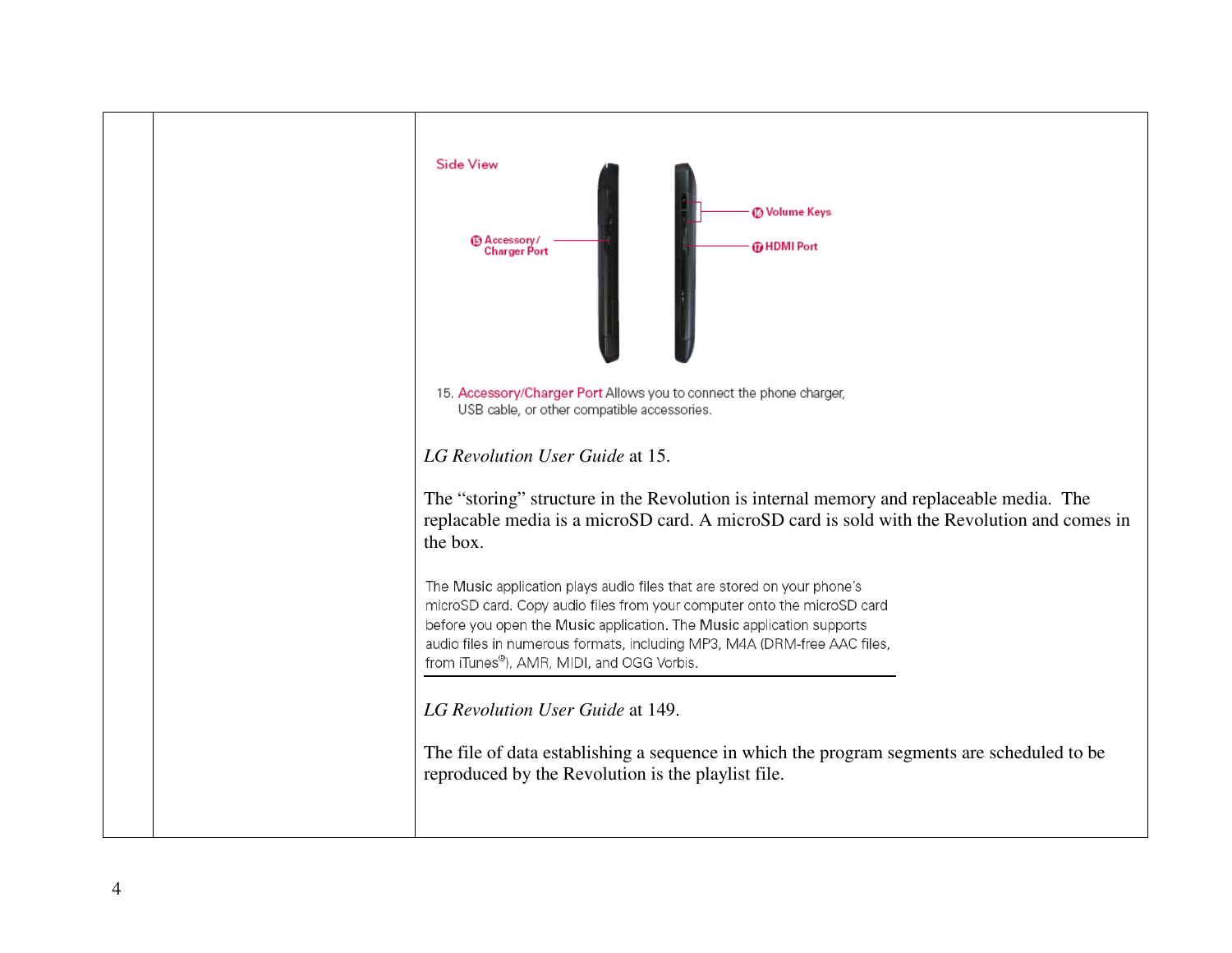| 1.c | means for accepting control<br>commands from a user of said<br>player, | The Revolution has a means for accepting control commands from a user of said player. This<br>limitation is governed by 35 U.S.C. § 112, para. 6. The Revolution literally performs the<br>identical function with equivalent structure.<br>The "accepting" structure on the Revolution is the touch screen.<br>8. Touchscreen Displays all the information needed to operate your phone,<br>such as applications, call status, date, time, signal status, and battery<br>strength.<br>LG Revolution User Guide at 14.<br>To control playback<br>The Playback screen contains several icons that you can touch to control<br>the playback of songs, albums, and playlists:<br>ш<br>Touch to pause playback.<br>▶<br>Touch to resume playback.<br>Đ<br>Touch to skip to the next track in the album, playlist, or shuffle.<br>Touch to restart the current track or skip to the previous track in the album, playlist, or<br>$\blacktriangleleft$<br>shuffle.<br>匡<br>Touch to open the current playlist.<br>∞<br>Touch to play the current playlist in shuffle mode (tracks are played in random order).<br>G<br>Touch to set repeat mode to repeating all songs, repeat current song, or repeat off.<br>Touch to activate or deactivate the Dolby Mobile setting, which enhances your music<br>B <sub>4</sub><br>listening.<br>LG Revolution User Guide at 152. |
|-----|------------------------------------------------------------------------|------------------------------------------------------------------------------------------------------------------------------------------------------------------------------------------------------------------------------------------------------------------------------------------------------------------------------------------------------------------------------------------------------------------------------------------------------------------------------------------------------------------------------------------------------------------------------------------------------------------------------------------------------------------------------------------------------------------------------------------------------------------------------------------------------------------------------------------------------------------------------------------------------------------------------------------------------------------------------------------------------------------------------------------------------------------------------------------------------------------------------------------------------------------------------------------------------------------------------------------------------------------------------------------------------------------------------------------------------------------|
| 1.d | means for continuously                                                 | The Revolution has a means for continuously reproducing said program segments in the order                                                                                                                                                                                                                                                                                                                                                                                                                                                                                                                                                                                                                                                                                                                                                                                                                                                                                                                                                                                                                                                                                                                                                                                                                                                                       |
|     | reproducing said program                                               | establish by said sequence in the absence of a control command. This limitation is governed by                                                                                                                                                                                                                                                                                                                                                                                                                                                                                                                                                                                                                                                                                                                                                                                                                                                                                                                                                                                                                                                                                                                                                                                                                                                                   |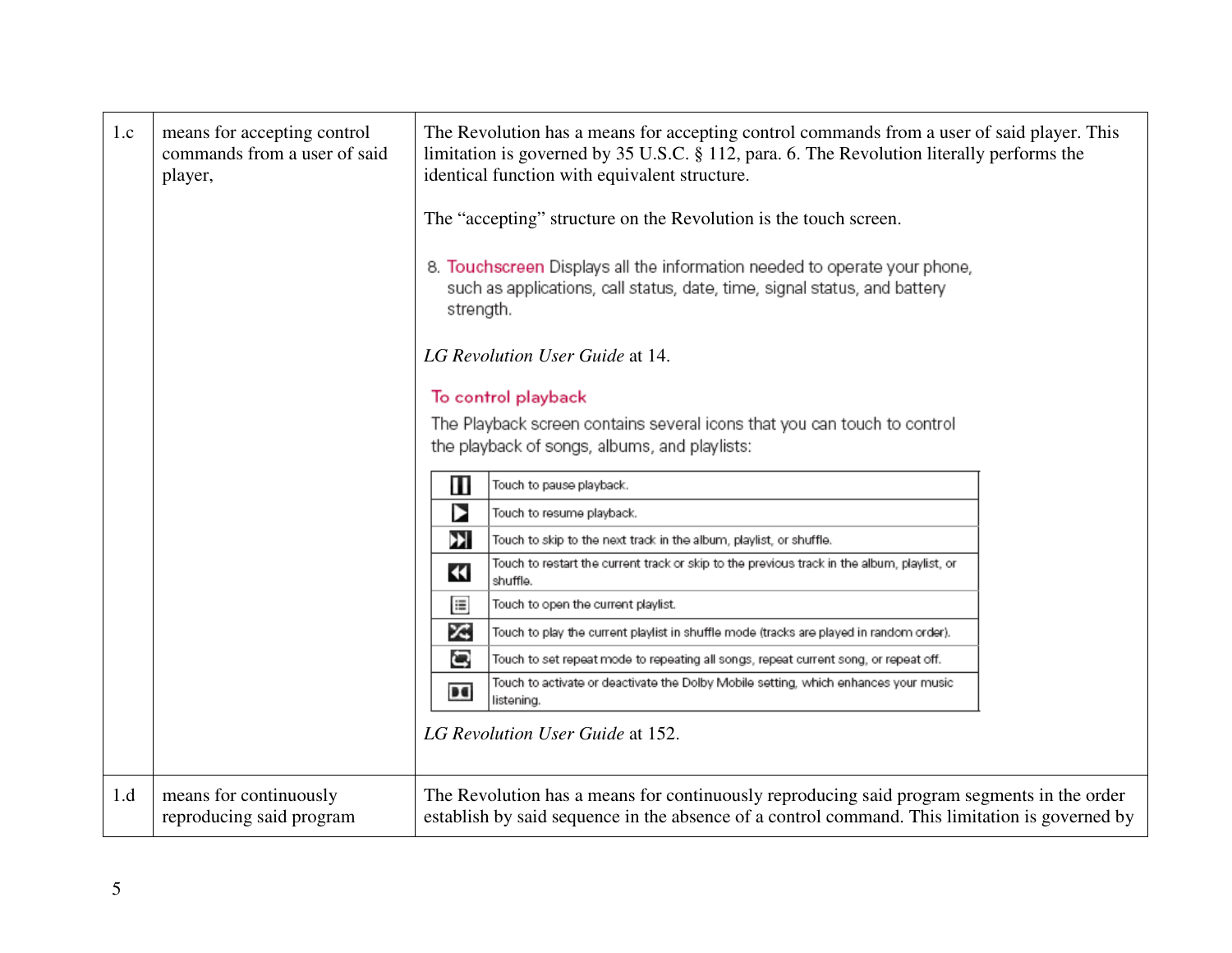| segments in the order<br>established by said sequence in<br>the absence of a control | 35 U.S.C. § 112, para. 6. The Revolution performs the identical function using equivalent<br>structure.                                                                                                                                                                                                                                                                                                                                                                                                                                                                                                                                                                                                             |
|--------------------------------------------------------------------------------------|---------------------------------------------------------------------------------------------------------------------------------------------------------------------------------------------------------------------------------------------------------------------------------------------------------------------------------------------------------------------------------------------------------------------------------------------------------------------------------------------------------------------------------------------------------------------------------------------------------------------------------------------------------------------------------------------------------------------|
| command,                                                                             | The "continuously reproducing" structure in the Revolution comprises hardware and software<br>components programmed to continuously reproduce program segments in the absence of a<br>control command.                                                                                                                                                                                                                                                                                                                                                                                                                                                                                                              |
|                                                                                      | Hardware components are the Revolution's general purpose computer circuitry (processor,<br>RAM, power supply, and bus), audio codec, and speaker.                                                                                                                                                                                                                                                                                                                                                                                                                                                                                                                                                                   |
|                                                                                      | <b>CONNECTIVITY</b>                                                                                                                                                                                                                                                                                                                                                                                                                                                                                                                                                                                                                                                                                                 |
|                                                                                      | • 1GHz Qualcomm <sup>®</sup> Snapdragon <sup>™</sup> Processor                                                                                                                                                                                                                                                                                                                                                                                                                                                                                                                                                                                                                                                      |
|                                                                                      | LG Revolution Data Sheet at 2.                                                                                                                                                                                                                                                                                                                                                                                                                                                                                                                                                                                                                                                                                      |
|                                                                                      | <b>SPECIFICATIONS</b><br>• Networks: Digital (CDMA, PCS) 1x, EVDO Rev. A, LTE 700<br>· Frequencies: 1.9 GHz CMDA PCS, 800 MHz CDMA,<br>700 MHz LTE (Quad-Band/Tri-Band)<br>. Data Transmission: LTE, EVDO Rev 0, EVDO Rev A, 1xRTT<br>• Dimensions: 5.03" (H) x 2.63" (W) x 0.52" (D)<br>• Weight: 6.06 oz.<br>· Display: 16.7M Color TFT, 800 x 480 pixels<br>· Screen: 4.3" Capacitive Touchscreen<br>• USB: 2.0 High Speed<br>· Standard Battery: 1,500 mAh<br>. Talk Time: up to 435 minutes*<br>. Standby Time: up to 335 hours*<br>. Internal Memory: 16GB<br>. microSD" Memory Slot: 16GB card included;<br>supports up to a 32GB card <sup>**</sup><br>. Micro USB Charging Port with Charging via Computer |
|                                                                                      | LG Revolution Data sheet at 2.                                                                                                                                                                                                                                                                                                                                                                                                                                                                                                                                                                                                                                                                                      |
|                                                                                      |                                                                                                                                                                                                                                                                                                                                                                                                                                                                                                                                                                                                                                                                                                                     |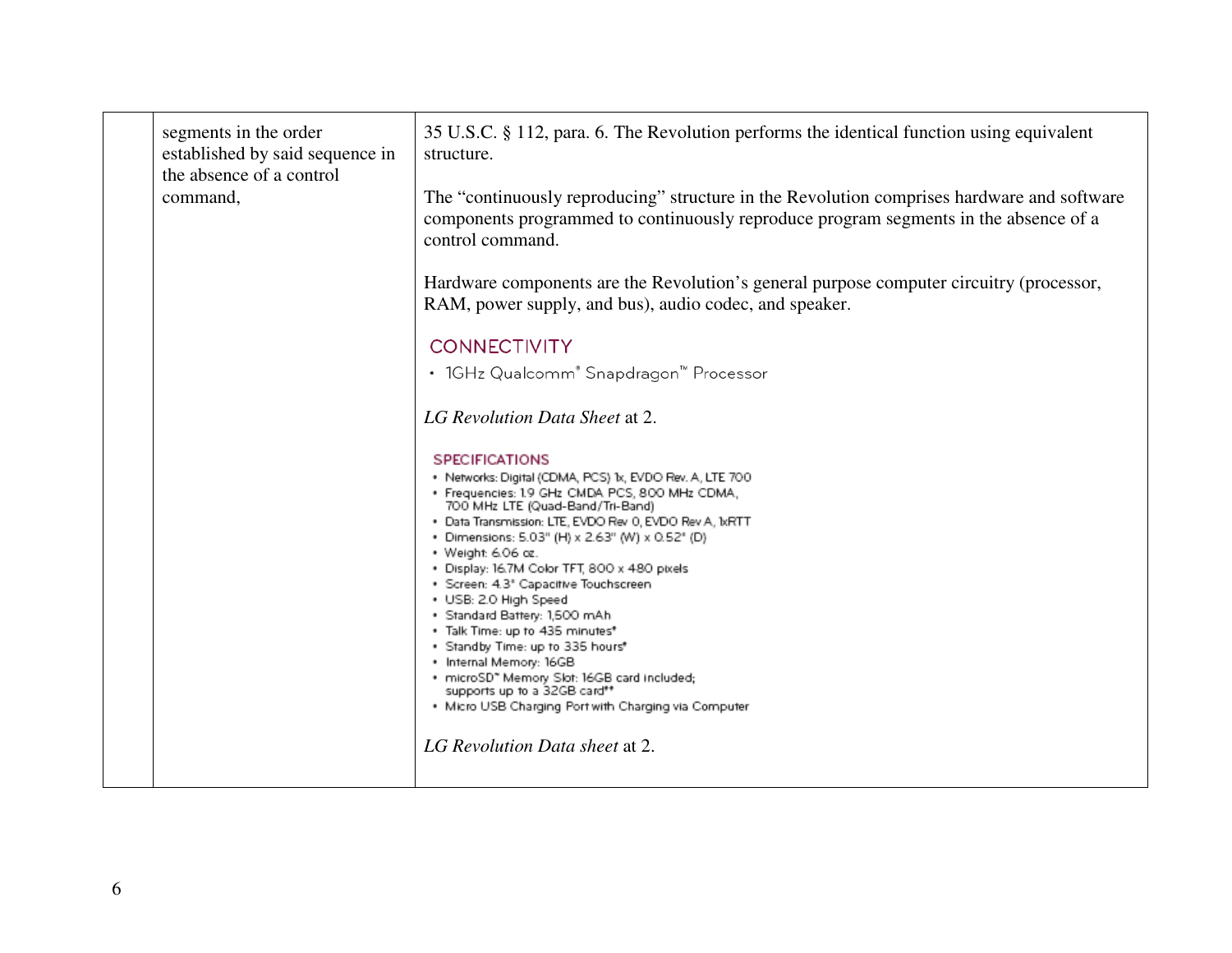#### Installing the Battery and microSD Card

NOTE It is important to fully charge the battery before initial use of the phone.

#### Installing the battery

The phone comes with a rechargeable battery. Keep the battery charged while not in use in order to maximize talk, use, and standby time. The battery charge level is shown at the top right corner of the screen.







1 Hold the phone with both hands, with the microphone facing upward. Then use the fingertip cutout to pull open the back cover (as shown above).

2 Align the battery contacts with the terminals at the bottom of the battery compartment, then press the battery into place.

3 Replace the battery cover over the back of the phone (as demonstrated). Apply a steady downward pressure until the back cover clicks into place.

*LG Revolution User Guide* at 16

The Revolution has an audio codec as show by the Revolution's capability to play digitally compressed audio files.

#### **ENTERTAINMENT**

- . HD Solution streaming, playback, and recording
- . Video Telephony use front-facing camera for faceto-face video chat\*
- Netflix" stream up to DVD quality movies & TV shows<br>over Verizon's 3G/4G network or a Wi-Fi network\*\*
- . HDMI\* Output and SmartShare (Media Sharing by DLNA') - connect to DLNA compatable computers, televisions, and other devices wirelessly or with an HDMI cable to play videos, music, and more\*\*\*
- . Pre-loaded Demo Games: Rock Band", Let's Golf 2\*\*\*\*\*
- . Video Player for DMX\*, WMV, MP4, 3GP, & 3G2 Formats
- . Music Player for MP3, WMA, AAC, & AAC+ Formats
- . Dolby" Mobile for a Rich Sound-Quality Experience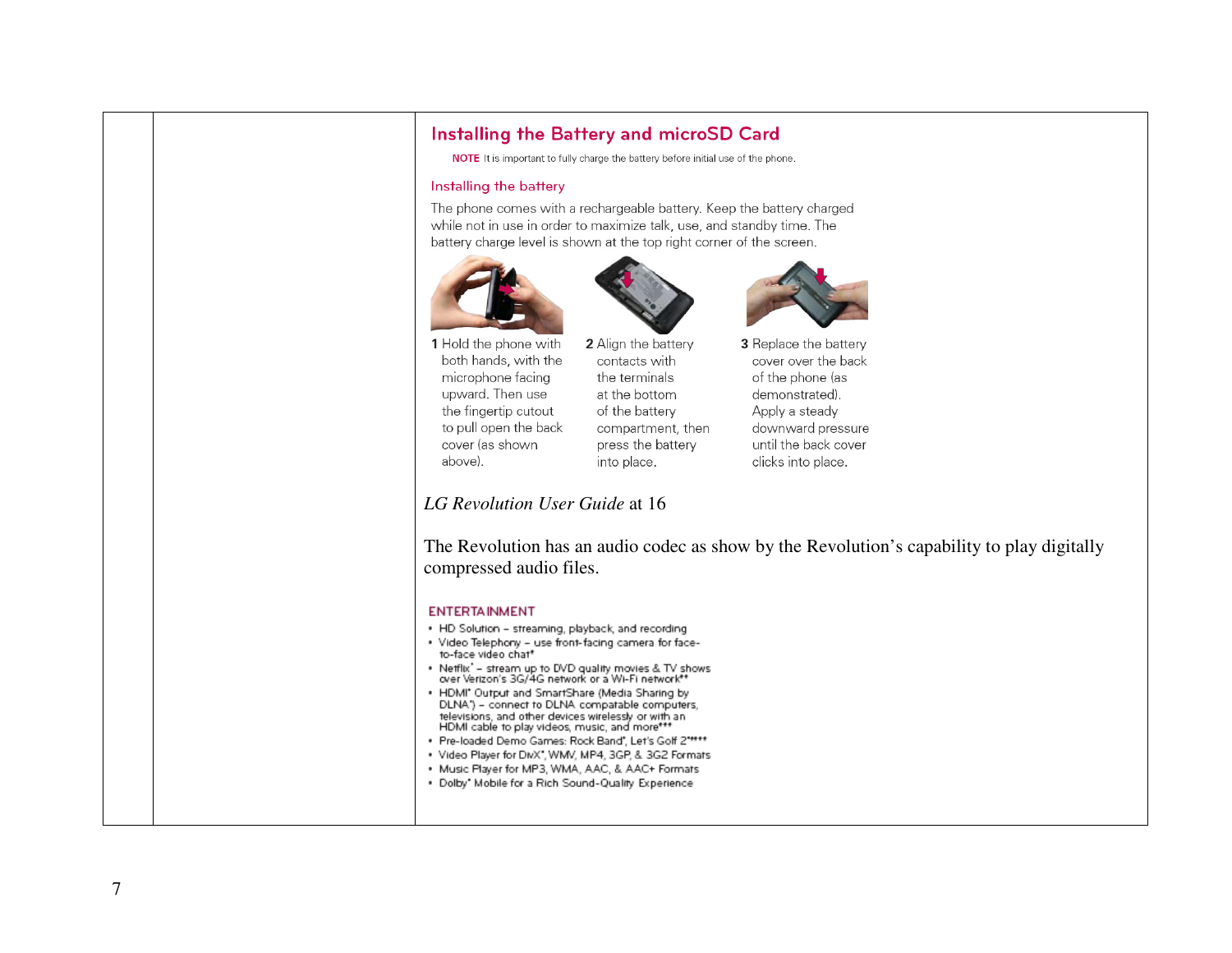|                | LG Revolution Data sheet at 2.                                                                                                                                                                                                                                                                                                                                                                                                                                                                                                  |  |
|----------------|---------------------------------------------------------------------------------------------------------------------------------------------------------------------------------------------------------------------------------------------------------------------------------------------------------------------------------------------------------------------------------------------------------------------------------------------------------------------------------------------------------------------------------|--|
| A2DP profile.  | <b>Playing Music</b><br>You can listen to music using the phone's built-in speaker, through a wired<br>headset, or through a wireless Bluetooth stereo headset that supports the                                                                                                                                                                                                                                                                                                                                                |  |
|                | LG Revolution User Guide at 151                                                                                                                                                                                                                                                                                                                                                                                                                                                                                                 |  |
|                | Once a user has started listening to a playlist on the Revolution, the device automatically plays<br>the audio file next in the playlist sequence after the previous audio file ends. The Revolution<br>reproduces the audio file in the order established by the playlist without the need for the user to<br>entering a control command. Once a playlist has been selected, no further control command is<br>required for continuously reproducing said program segments in the order establish by said<br>playlist sequence. |  |
|                | The Revolution can be set to play songs in order and repeat songs.                                                                                                                                                                                                                                                                                                                                                                                                                                                              |  |
|                | To control playback                                                                                                                                                                                                                                                                                                                                                                                                                                                                                                             |  |
|                | The Playback screen contains several icons that you can touch to control<br>the playback of songs, albums, and playlists:                                                                                                                                                                                                                                                                                                                                                                                                       |  |
| Ш              | Touch to pause playback.                                                                                                                                                                                                                                                                                                                                                                                                                                                                                                        |  |
| Þ              | Touch to resume playback.                                                                                                                                                                                                                                                                                                                                                                                                                                                                                                       |  |
| Y)             | Touch to skip to the next track in the album, playlist, or shuffle.                                                                                                                                                                                                                                                                                                                                                                                                                                                             |  |
| 33             | Touch to restart the current track or skip to the previous track in the album, playlist, or<br>shuffle.                                                                                                                                                                                                                                                                                                                                                                                                                         |  |
| E              | Touch to open the current playlist.                                                                                                                                                                                                                                                                                                                                                                                                                                                                                             |  |
| X              | Touch to play the current playlist in shuffle mode (tracks are played in random order).                                                                                                                                                                                                                                                                                                                                                                                                                                         |  |
| G              | Touch to set repeat mode to repeating all songs, repeat current song, or repeat off.                                                                                                                                                                                                                                                                                                                                                                                                                                            |  |
| B <sub>0</sub> | Touch to activate or deactivate the Dolby Mobile setting, which enhances your music<br>listening.                                                                                                                                                                                                                                                                                                                                                                                                                               |  |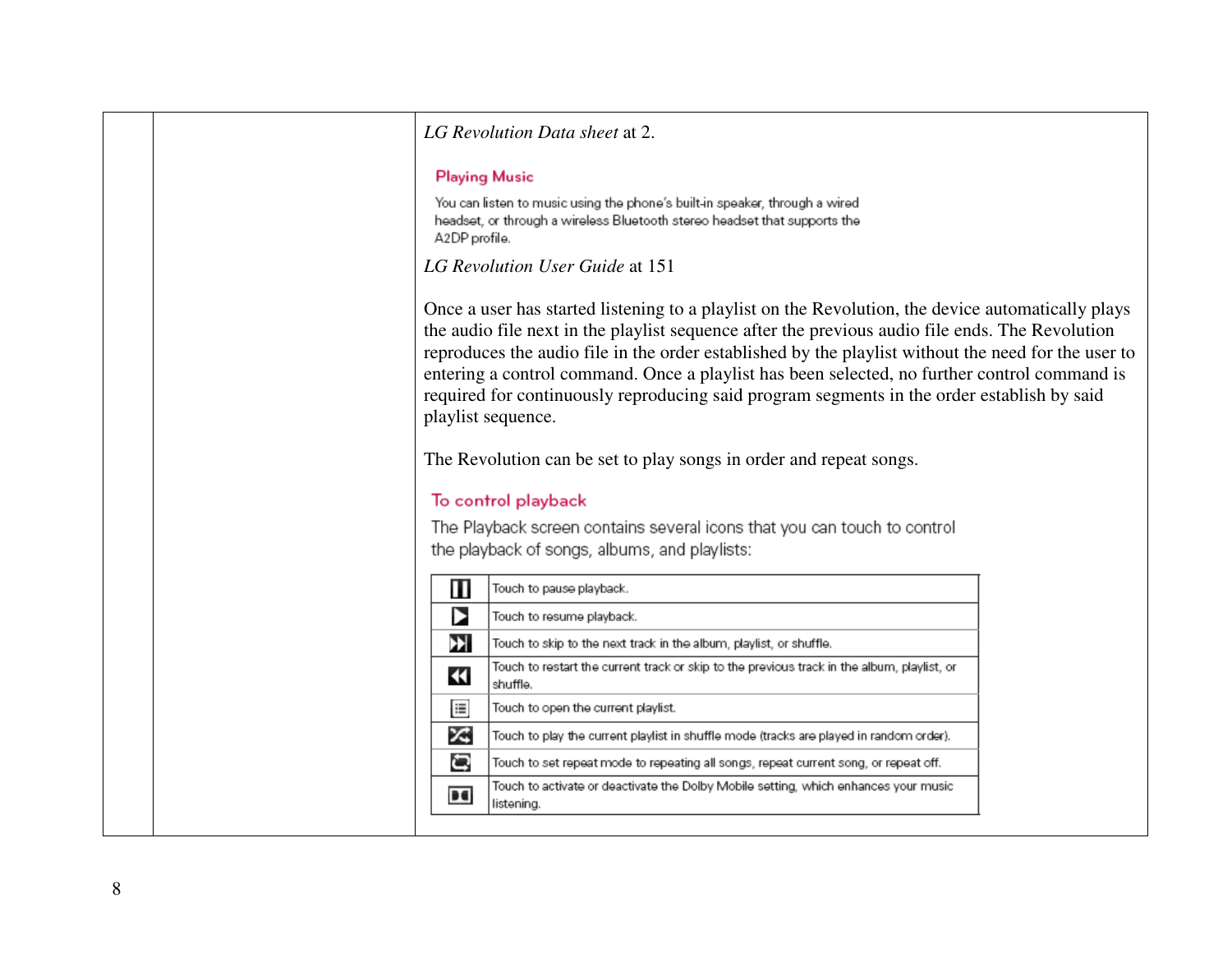|      |                                                                                        | LG Revolution User Guide at 152.                                                                                                                                                                                                                                                   |
|------|----------------------------------------------------------------------------------------|------------------------------------------------------------------------------------------------------------------------------------------------------------------------------------------------------------------------------------------------------------------------------------|
| 1.e. | means for detecting a first<br>command indicative of a<br>request to skip forward, and | The Revolution has a means for detecting a first command indicative of a request to skip<br>forward. This limitation is governed by 35 U.S.C. § 112, para. 6. The Revolution performs the<br>identical function using identical, or at least equivalent, structure.                |
|      |                                                                                        | The "detecting" structure in the Revolution comprises hardware and software components<br>programmed to detect a first command indicative of a request to skip forward.                                                                                                            |
|      |                                                                                        | The hardware component is the general purpose computer circuitry, identified in row 1.d<br>above.                                                                                                                                                                                  |
|      |                                                                                        | Once a user presses the "next" key the Revolution responds to the selected command by<br>discontinuing playback of the current audio file and begins playing the next audio file in the<br>playlist. This operation shows there is software that detects the skip forward command. |
|      |                                                                                        | To control playback                                                                                                                                                                                                                                                                |
|      |                                                                                        | The Playback screen contains several icons that you can touch to control<br>the playback of songs, albums, and playlists:                                                                                                                                                          |
|      |                                                                                        | Ш<br>Touch to pause playback.                                                                                                                                                                                                                                                      |
|      |                                                                                        | Þ<br>Touch to resume playback.                                                                                                                                                                                                                                                     |
|      |                                                                                        | X.<br>Touch to skip to the next track in the album, playlist, or shuffle.                                                                                                                                                                                                          |
|      |                                                                                        | Touch to restart the current track or skip to the previous track in the album, playlist, or<br>$\blacktriangleleft$<br>shuffle.                                                                                                                                                    |
|      |                                                                                        | E<br>Touch to open the current playlist.                                                                                                                                                                                                                                           |
|      |                                                                                        | X<br>Touch to play the current playlist in shuffle mode (tracks are played in random order).                                                                                                                                                                                       |
|      |                                                                                        | G<br>Touch to set repeat mode to repeating all songs, repeat current song, or repeat off.                                                                                                                                                                                          |
|      |                                                                                        | Touch to activate or deactivate the Dolby Mobile setting, which enhances your music<br>B G<br>listening.                                                                                                                                                                           |
|      |                                                                                        | LG Revolution User Guide at 152.                                                                                                                                                                                                                                                   |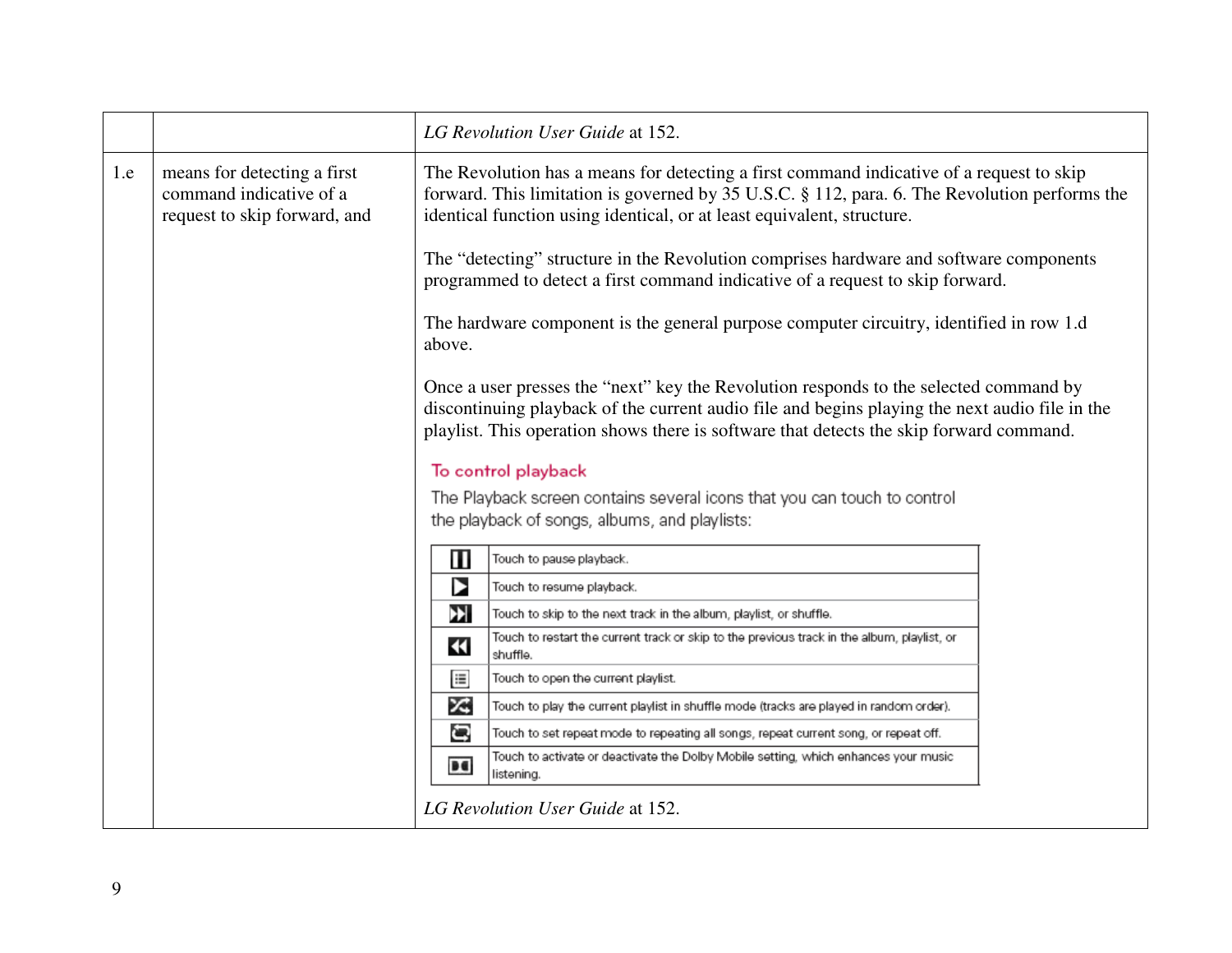| 1.f | means responsive to said first<br>command for discontinuing the<br>reproduction of the currently<br>playing program segment and<br>instead continuing the<br>reproduction at the beginning of<br>a program segment which<br>follows said currently playing<br>program in said sequence. | The Revolution has a means responsive to said first command for discontinuing the<br>reproduction of the currently playing program segment and instead continuing the reproduction<br>at the beginning of a program segment which follows said currently playing program in said<br>sequence. This limitation is governed by 35 U.S.C. § 112, para. 6. The Revolution performs the<br>identical function using identical, or at least equivalent, structure.<br>The "responsive" structure in the Revolution comprises hardware and software components<br>programmed to detect a first command indicative of a request to skip forward.<br>The hardware component is the general purpose computer circuitry, identified in row 1.d<br>above.<br>Once a user presses the "next" key the Revolution discontinues playing the current audio file<br>and skips ahead and begins playing the next audio file in the playlist.<br>To control playback<br>The Playback screen contains several icons that you can touch to control<br>the playback of songs, albums, and playlists: |  |
|-----|-----------------------------------------------------------------------------------------------------------------------------------------------------------------------------------------------------------------------------------------------------------------------------------------|-------------------------------------------------------------------------------------------------------------------------------------------------------------------------------------------------------------------------------------------------------------------------------------------------------------------------------------------------------------------------------------------------------------------------------------------------------------------------------------------------------------------------------------------------------------------------------------------------------------------------------------------------------------------------------------------------------------------------------------------------------------------------------------------------------------------------------------------------------------------------------------------------------------------------------------------------------------------------------------------------------------------------------------------------------------------------------|--|
|     |                                                                                                                                                                                                                                                                                         | Ш<br>Touch to pause playback.                                                                                                                                                                                                                                                                                                                                                                                                                                                                                                                                                                                                                                                                                                                                                                                                                                                                                                                                                                                                                                                 |  |
|     |                                                                                                                                                                                                                                                                                         | Þ<br>Touch to resume playback.                                                                                                                                                                                                                                                                                                                                                                                                                                                                                                                                                                                                                                                                                                                                                                                                                                                                                                                                                                                                                                                |  |
|     |                                                                                                                                                                                                                                                                                         | Y)<br>Touch to skip to the next track in the album, playlist, or shuffle.                                                                                                                                                                                                                                                                                                                                                                                                                                                                                                                                                                                                                                                                                                                                                                                                                                                                                                                                                                                                     |  |
|     |                                                                                                                                                                                                                                                                                         | Touch to restart the current track or skip to the previous track in the album, playlist, or<br>$\blacktriangleleft$<br>shuffle.                                                                                                                                                                                                                                                                                                                                                                                                                                                                                                                                                                                                                                                                                                                                                                                                                                                                                                                                               |  |
|     |                                                                                                                                                                                                                                                                                         | E<br>Touch to open the current playlist.                                                                                                                                                                                                                                                                                                                                                                                                                                                                                                                                                                                                                                                                                                                                                                                                                                                                                                                                                                                                                                      |  |
|     |                                                                                                                                                                                                                                                                                         | ∞<br>Touch to play the current playlist in shuffle mode (tracks are played in random order).                                                                                                                                                                                                                                                                                                                                                                                                                                                                                                                                                                                                                                                                                                                                                                                                                                                                                                                                                                                  |  |
|     |                                                                                                                                                                                                                                                                                         | G<br>Touch to set repeat mode to repeating all songs, repeat current song, or repeat off.                                                                                                                                                                                                                                                                                                                                                                                                                                                                                                                                                                                                                                                                                                                                                                                                                                                                                                                                                                                     |  |
|     |                                                                                                                                                                                                                                                                                         | Touch to activate or deactivate the Dolby Mobile setting, which enhances your music<br>B G<br>listening.                                                                                                                                                                                                                                                                                                                                                                                                                                                                                                                                                                                                                                                                                                                                                                                                                                                                                                                                                                      |  |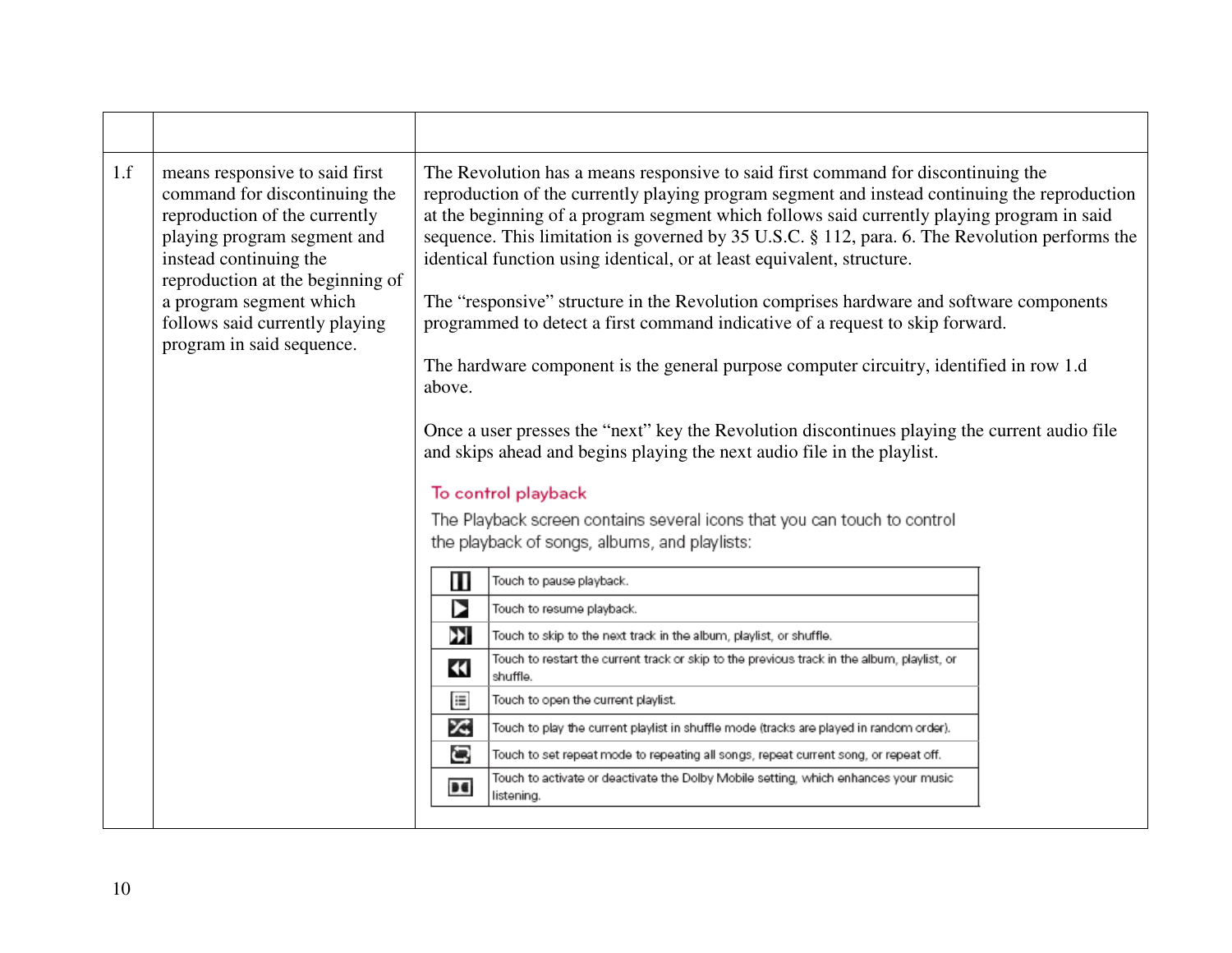|                |                                                                                          | LG Revolution User Guide at 152.                                                                                                                                                                                                                                                                                                                                                                                                                                                                                                                                                                                                                                                                                                                                                                                                                                       |
|----------------|------------------------------------------------------------------------------------------|------------------------------------------------------------------------------------------------------------------------------------------------------------------------------------------------------------------------------------------------------------------------------------------------------------------------------------------------------------------------------------------------------------------------------------------------------------------------------------------------------------------------------------------------------------------------------------------------------------------------------------------------------------------------------------------------------------------------------------------------------------------------------------------------------------------------------------------------------------------------|
| $\overline{2}$ | A player as set forth in claim 1<br>further comprising                                   | Every claim limitation of claim 1 is present in the Revolution as described above.                                                                                                                                                                                                                                                                                                                                                                                                                                                                                                                                                                                                                                                                                                                                                                                     |
| 2a             | means for detecting a second<br>command indicative of a<br>request to skip backward, and | The Revolution has a means for detecting a second command indicative of a request to skip<br>backward. This limitation is governed by 35 U.S.C. § 112, para. 6. The Revolution performs<br>the identical function using identical, or at least equivalent, structure.<br>The "detecting" structure in the Revolution comprises hardware and software components<br>programmed to detect a second command indicative of a request to skip backward.<br>The hardware component is the general purpose computer circuitry, identified in row 1.d<br>above.<br>Once a user presses the "previous" key the Revolution responds to the selected command by<br>discontinuing playback of the current audio file and begins playing the same audio file in the<br>playlist at its beginning. This operation shows there is software that detects the skip backward<br>command. |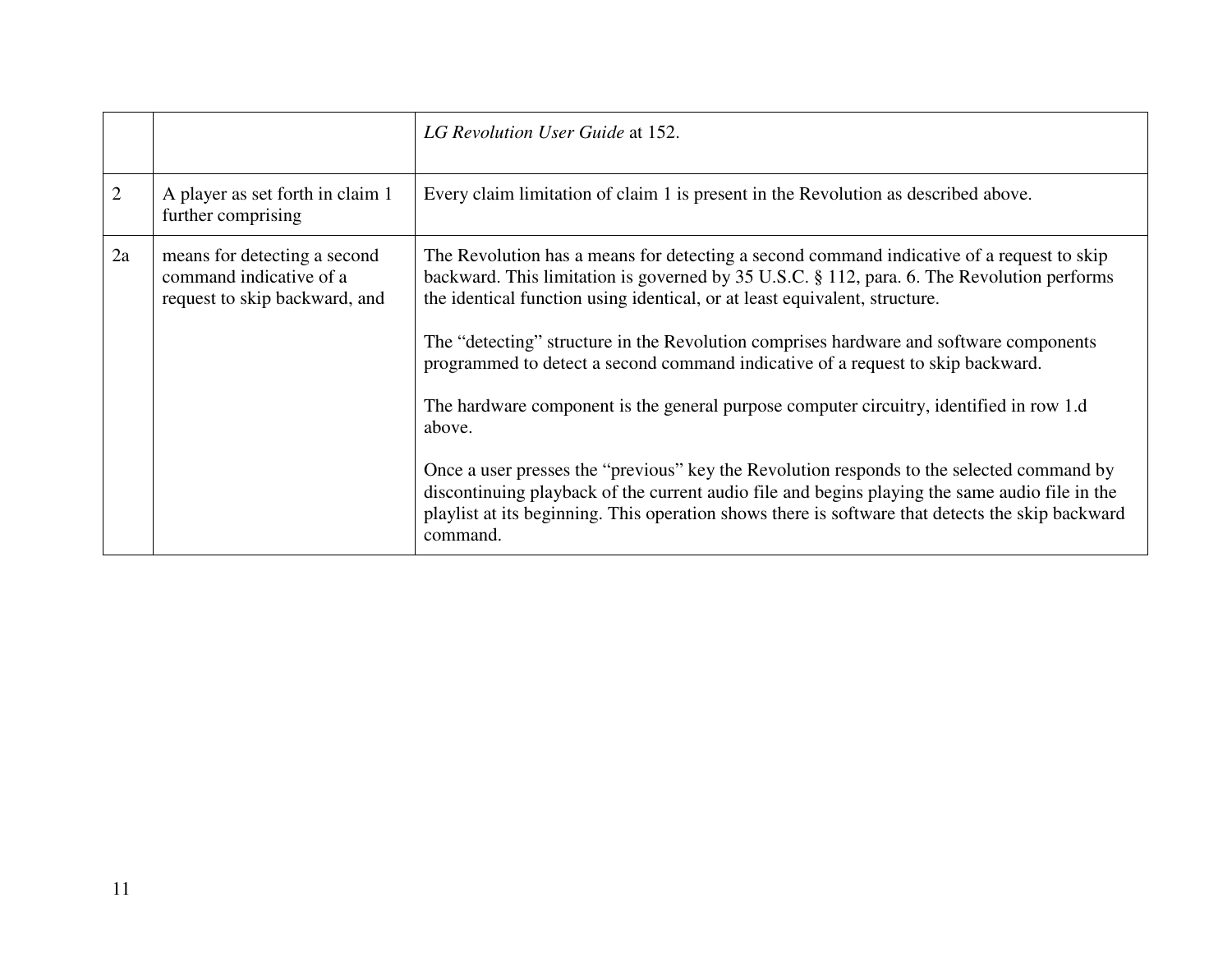|     |                                                                                                                                                                                                                                                      | To control playback<br>The Playback screen contains several icons that you can touch to control<br>the playback of songs, albums, and playlists:<br>Ш<br>Touch to pause playback.<br>Þ<br>Touch to resume playback.<br>Đ<br>Touch to skip to the next track in the album, playlist, or shuffle.<br>Touch to restart the current track or skip to the previous track in the album, playlist, or<br>$\blacktriangleleft$<br>shuffle.<br>E<br>Touch to open the current playlist.<br>X<br>Touch to play the current playlist in shuffle mode (tracks are played in random order).<br>G<br>Touch to set repeat mode to repeating all songs, repeat current song, or repeat off.<br>Touch to activate or deactivate the Dolby Mobile setting, which enhances your music<br>B G<br>listening.                                                          |  |
|-----|------------------------------------------------------------------------------------------------------------------------------------------------------------------------------------------------------------------------------------------------------|--------------------------------------------------------------------------------------------------------------------------------------------------------------------------------------------------------------------------------------------------------------------------------------------------------------------------------------------------------------------------------------------------------------------------------------------------------------------------------------------------------------------------------------------------------------------------------------------------------------------------------------------------------------------------------------------------------------------------------------------------------------------------------------------------------------------------------------------------|--|
| 2.b | means responsive to a single<br>one of said second commands<br>for discontinuing the<br>reproduction of the currently<br>playing program segment and<br>instead continuing the<br>reproduction at the beginning of<br>said currently playing program | LG Revolution User Guide at 152<br>The Revolution has a means responsive to a single one of said second commands for<br>discontinuing the reproduction of the currently playing program segment and instead<br>continuing the reproduction at the beginning of the currently playing program. This limitation<br>is governed by 35 U.S.C. § 112, para. 6. The Revolution performs the identical function using<br>identical, or at least equivalent, structure.<br>The "responsive" structure in the Revolution comprises hardware and software components<br>programmed to detect a first command indicative of a request to skip forward.<br>The hardware component is the general purpose computer circuitry, identified in row 1.d<br>above.<br>Once a user presses the "previous" key the Revolution discontinues playing the current audio |  |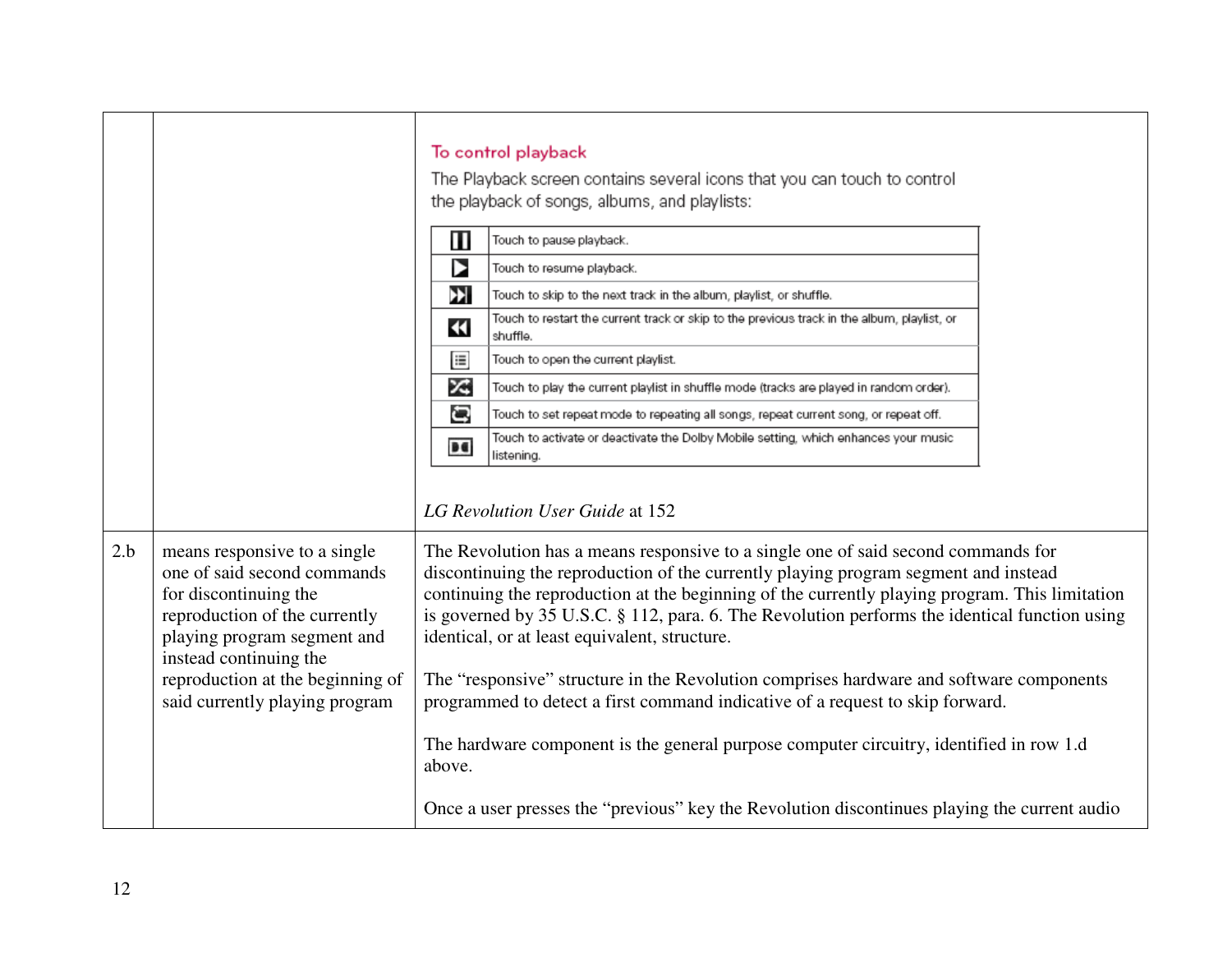|    |                                                                                                                                                                                                                                                                           | file and begins playing the current audio file from the beginning.                                                                                                                                                                                                                                                                                                                                                                                                                                                                                                                                                                                                 |
|----|---------------------------------------------------------------------------------------------------------------------------------------------------------------------------------------------------------------------------------------------------------------------------|--------------------------------------------------------------------------------------------------------------------------------------------------------------------------------------------------------------------------------------------------------------------------------------------------------------------------------------------------------------------------------------------------------------------------------------------------------------------------------------------------------------------------------------------------------------------------------------------------------------------------------------------------------------------|
|    |                                                                                                                                                                                                                                                                           | To control playback<br>The Playback screen contains several icons that you can touch to control<br>the playback of songs, albums, and playlists:                                                                                                                                                                                                                                                                                                                                                                                                                                                                                                                   |
|    |                                                                                                                                                                                                                                                                           | Ш<br>Touch to pause playback.                                                                                                                                                                                                                                                                                                                                                                                                                                                                                                                                                                                                                                      |
|    |                                                                                                                                                                                                                                                                           | Þ<br>Touch to resume playback.                                                                                                                                                                                                                                                                                                                                                                                                                                                                                                                                                                                                                                     |
|    |                                                                                                                                                                                                                                                                           | Ł<br>Touch to skip to the next track in the album, playlist, or shuffle.                                                                                                                                                                                                                                                                                                                                                                                                                                                                                                                                                                                           |
|    |                                                                                                                                                                                                                                                                           | Touch to restart the current track or skip to the previous track in the album, playlist, or<br>3<br>shuffle.                                                                                                                                                                                                                                                                                                                                                                                                                                                                                                                                                       |
|    |                                                                                                                                                                                                                                                                           | E<br>Touch to open the current playlist.                                                                                                                                                                                                                                                                                                                                                                                                                                                                                                                                                                                                                           |
|    |                                                                                                                                                                                                                                                                           | X<br>Touch to play the current playlist in shuffle mode (tracks are played in random order).                                                                                                                                                                                                                                                                                                                                                                                                                                                                                                                                                                       |
|    |                                                                                                                                                                                                                                                                           | ٥<br>Touch to set repeat mode to repeating all songs, repeat current song, or repeat off.                                                                                                                                                                                                                                                                                                                                                                                                                                                                                                                                                                          |
|    |                                                                                                                                                                                                                                                                           | Touch to activate or deactivate the Dolby Mobile setting, which enhances your music<br>B G<br>listening.                                                                                                                                                                                                                                                                                                                                                                                                                                                                                                                                                           |
|    |                                                                                                                                                                                                                                                                           | LG Revolution User Guide at 152.                                                                                                                                                                                                                                                                                                                                                                                                                                                                                                                                                                                                                                   |
| 3  | A player as set forth in claim 2<br>further comprising                                                                                                                                                                                                                    | Every claim limitation of claim 2 is present in the Revolution as described above.                                                                                                                                                                                                                                                                                                                                                                                                                                                                                                                                                                                 |
| 3a | means responsive to the<br>detection of two consecutive<br>ones of said second commands<br>for discontinuing the<br>reproduction of the currently<br>playing program segment and<br>instead continuing the<br>reproduction at the beginning of<br>a program segment which | The Revolution has a means responsive to the detection of two consecutive ones of said second<br>commands for discontinuing the reproduction of the currently playing program segment and<br>instead continuing the reproduction at the beginning of a program segment which precedes the<br>currently playing program. This limitation is governed by 35 U.S.C. § 112, para. 6. The<br>Revolution performs the identical function using identical, or at least equivalent, structure.<br>The "responsive" structure in the Revolution comprises hardware and software components<br>programmed to detect a first command indicative of a request to skip forward. |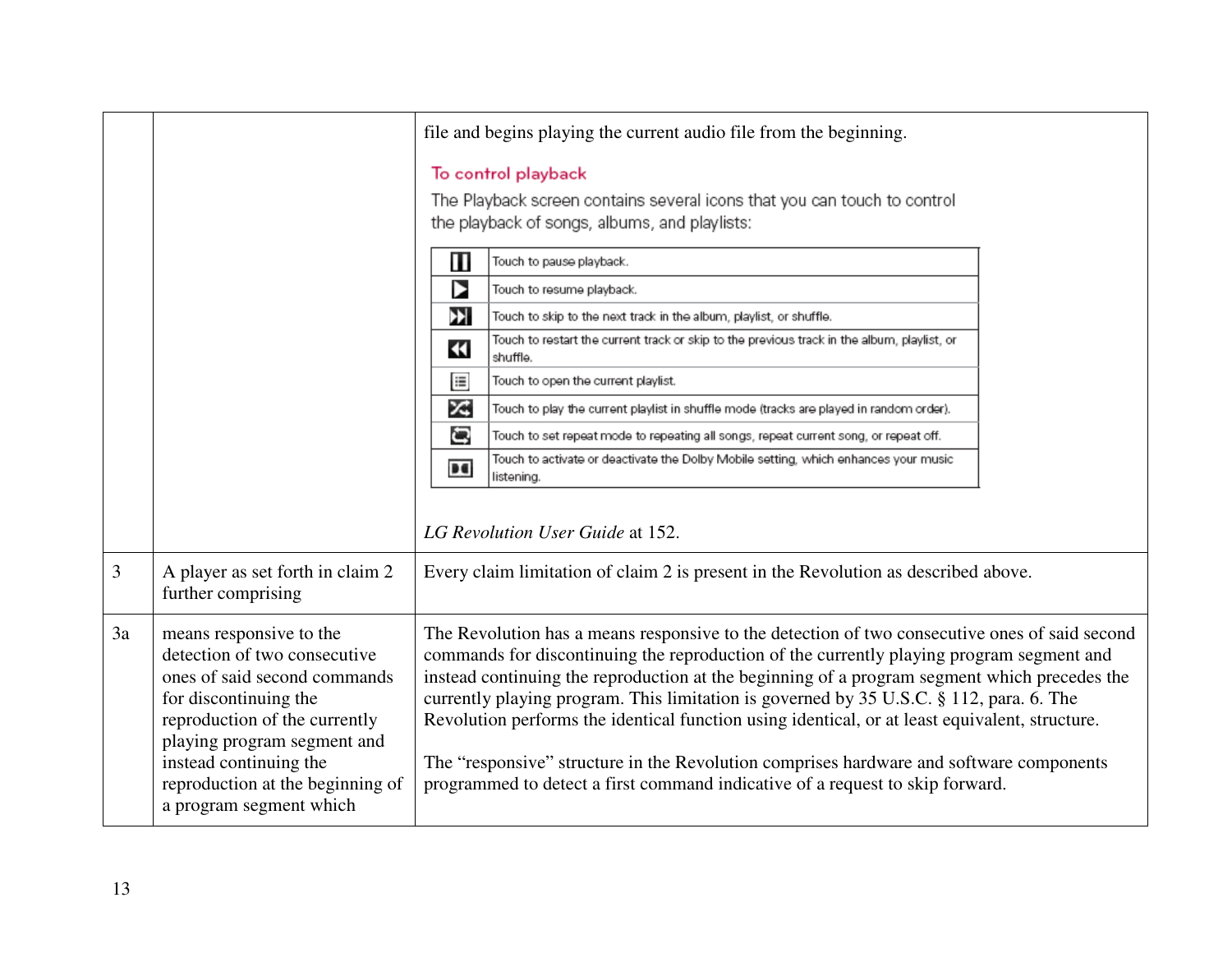|                | precedes the currently playing<br>program segment.                            | The hardware component is the general purpose computer circuitry, identified in row 1.d<br>above.<br>Once a user presses the "previous" key twice the Revolution discontinues playing the current<br>audio file and begins playing the previous audio file in the playlist.<br>To control playback<br>The Playback screen contains several icons that you can touch to control<br>the playback of songs, albums, and playlists:<br>Ш<br>Touch to pause playback.<br>Þ<br>Touch to resume playback.<br>Đ<br>Touch to skip to the next track in the album, playlist, or shuffle.<br>Touch to restart the current track or skip to the previous track in the album, playlist, or<br>$\blacktriangleleft$<br>shuffle.<br>這<br>Touch to open the current playlist.<br>×<br>Touch to play the current playlist in shuffle mode (tracks are played in random order).<br>G<br>Touch to set repeat mode to repeating all songs, repeat current song, or repeat off.<br>Touch to activate or deactivate the Dolby Mobile setting, which enhances your music<br>B <sub>0</sub><br>listening.<br>LG Revolution User Guide at 152. |
|----------------|-------------------------------------------------------------------------------|-----------------------------------------------------------------------------------------------------------------------------------------------------------------------------------------------------------------------------------------------------------------------------------------------------------------------------------------------------------------------------------------------------------------------------------------------------------------------------------------------------------------------------------------------------------------------------------------------------------------------------------------------------------------------------------------------------------------------------------------------------------------------------------------------------------------------------------------------------------------------------------------------------------------------------------------------------------------------------------------------------------------------------------------------------------------------------------------------------------------------|
| $\overline{4}$ | A player as set forth in claim 1                                              | Every claim limitation of claim 1 is present in the Revolution as described above.                                                                                                                                                                                                                                                                                                                                                                                                                                                                                                                                                                                                                                                                                                                                                                                                                                                                                                                                                                                                                                    |
| 4.a            | wherein said sequence<br>established circular sequence of<br>program segments | In the Revolution the sequence established by said data forms an endless circular sequence of<br>audio files.<br>Once a user selects Repeat All mode the playlist plays in an endless circular sequence.                                                                                                                                                                                                                                                                                                                                                                                                                                                                                                                                                                                                                                                                                                                                                                                                                                                                                                              |